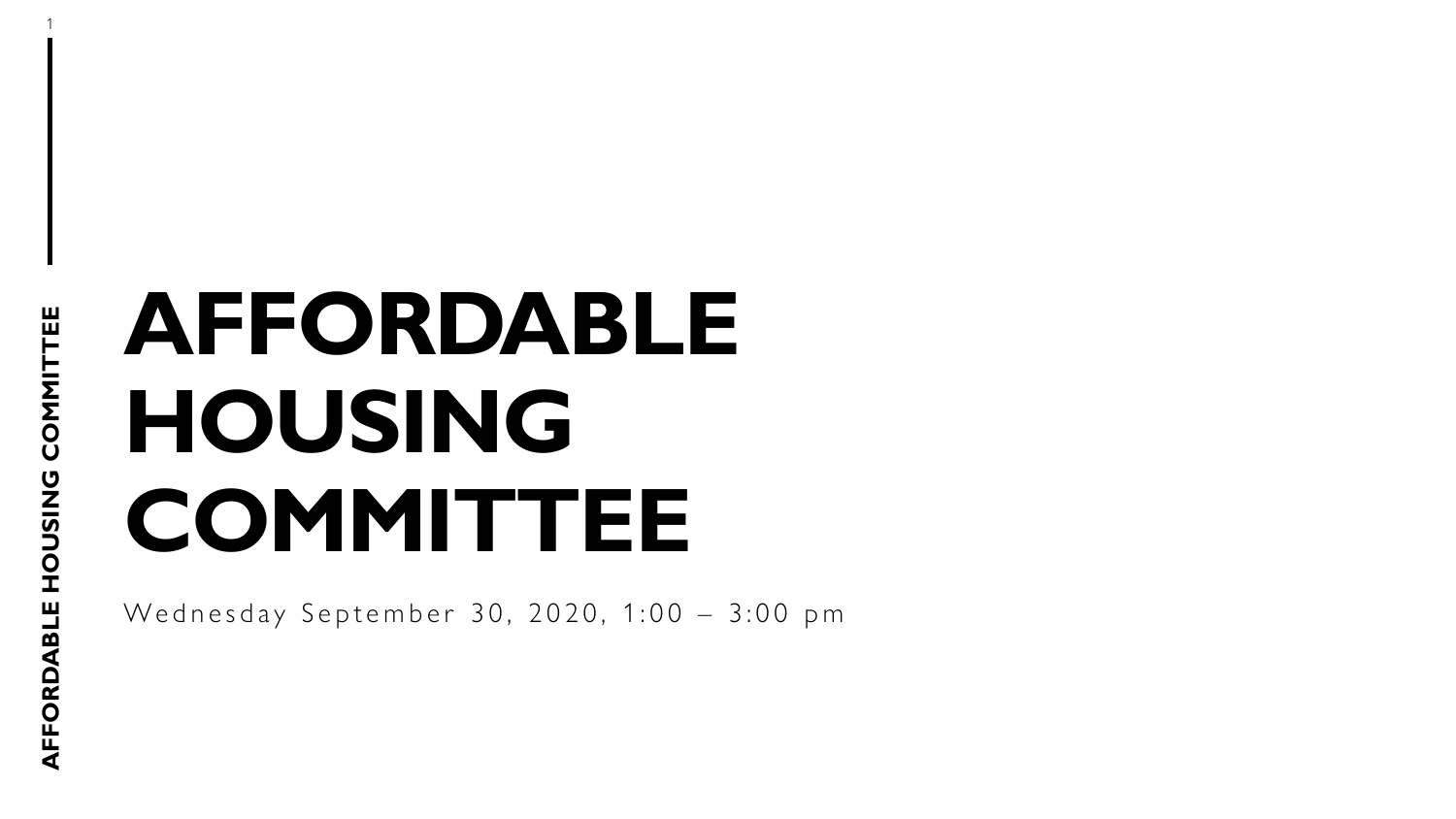2

# **INTRODUCTIONS**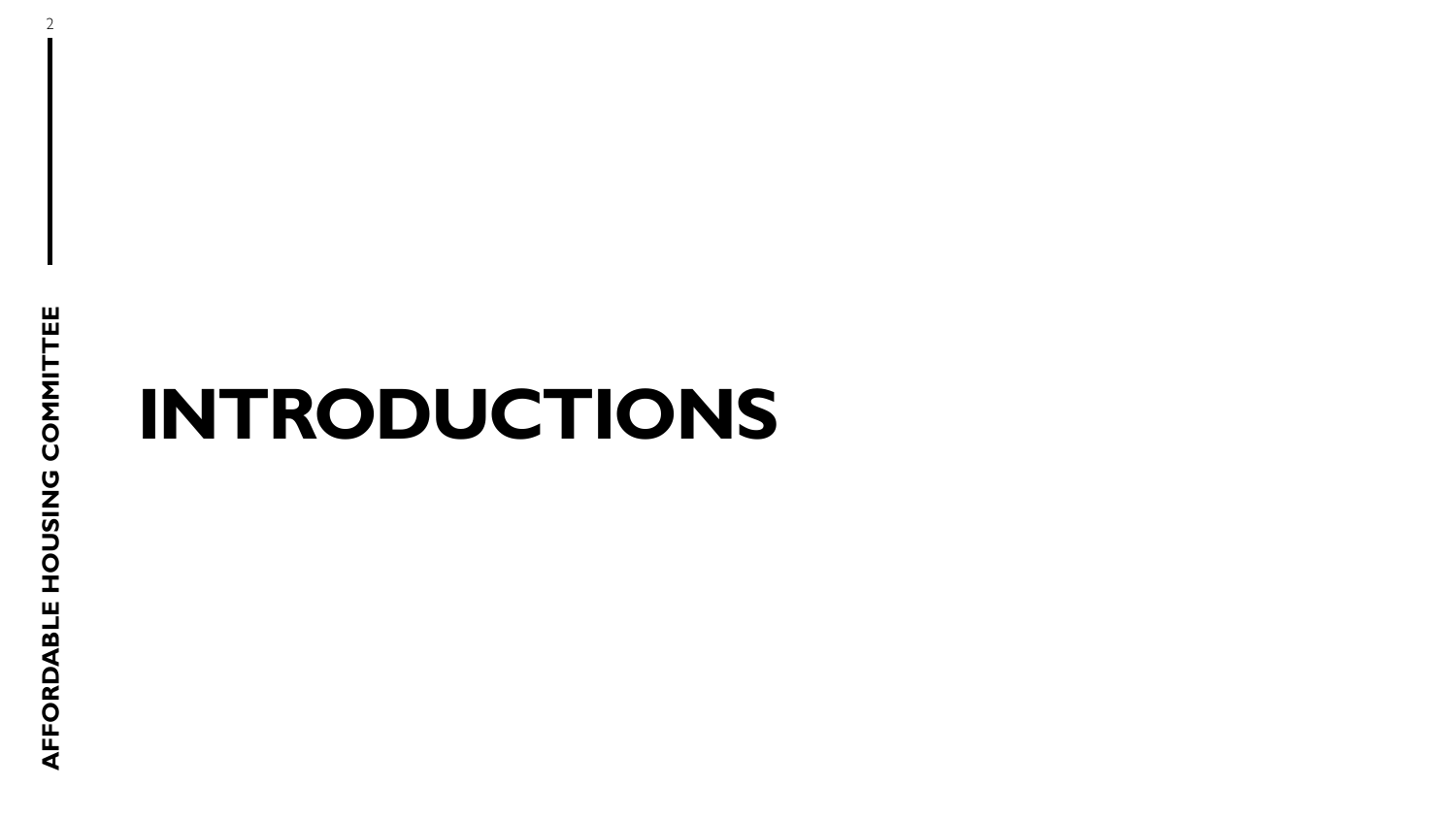1:00 p.m. **Introductions and Agenda Review**

**Agenda**

#### 1:05 p.m. **Meeting Minutes**

• Action: Approval of July 22, 2020 minutes

#### 1:10 p.m. **Work Plan Item: Develop Shared Principles to Guide Individual Member Efforts to Implement Untapped and New Revenue Sources**

- Briefing: Draft shared principles to guide future affordable housing revenue decisions
- Member discussion

#### 2:05 p.m. **Health Through Housing Proposal (House Bill 1590)**

- Briefing: King County Executive's Health through Housing proposal
- Member discussion

#### 2:20 p.m. **Work Plan Item: Countywide Planning Policies Housing Chapter Update**

- Briefing: Equity-focused structure and timeline update
- Member discussion

#### 2:30 p.m. **2019 AHC Annual Report**

- Briefing: Overview of draft report
- Action: Approval for staff to finalize and distribute

#### 2:35 p.m. **Work Plan Item: Advocacy**

- Members share 2021 state legislative agenda priorities
- 2:55 p.m. **Next Steps**
	- Announcements and next meeting (November 13, 2020, 1-3 p.m.)

3:00 p.m. **Adjourn**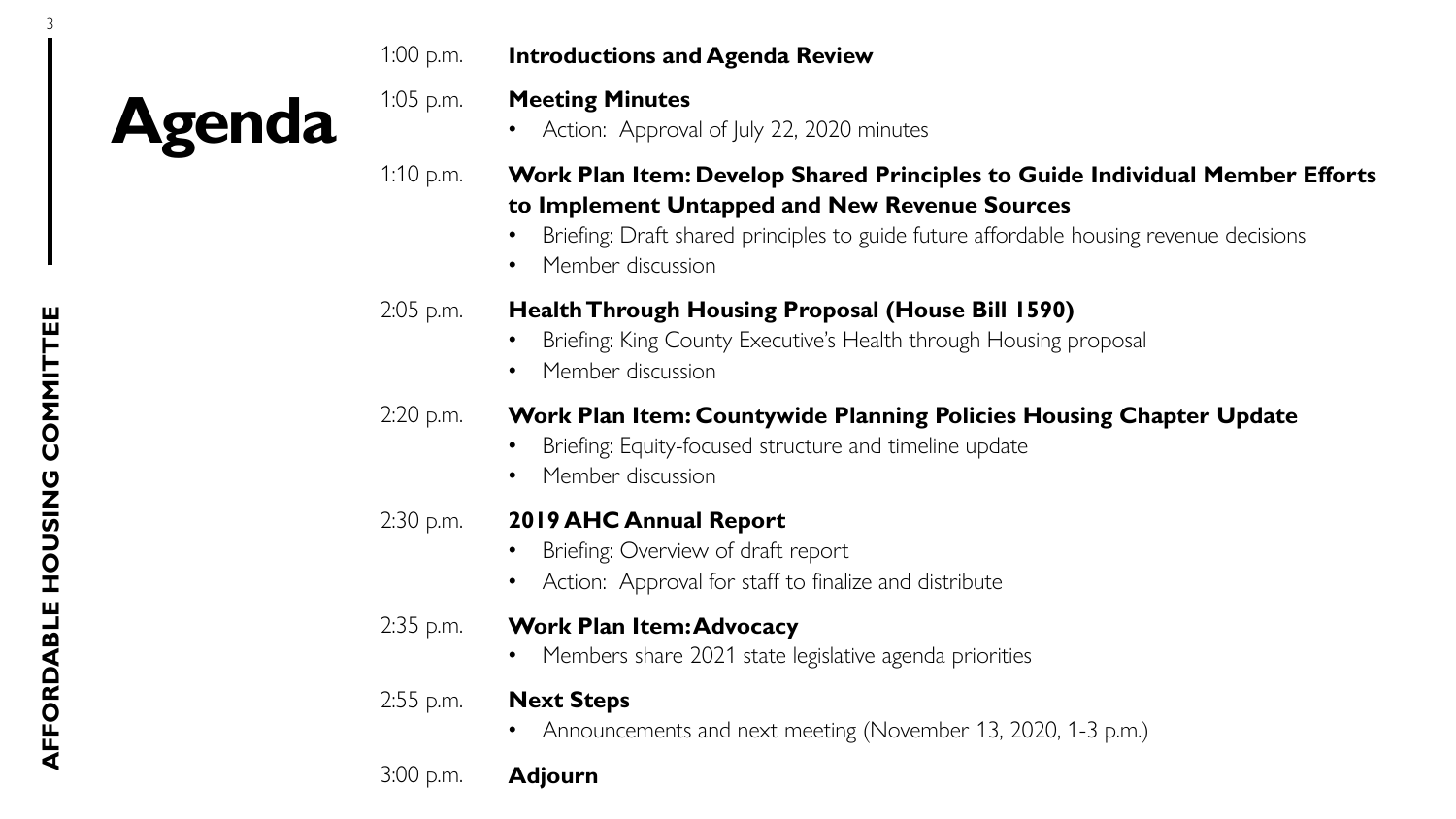4

# **MEETING MINUTES**

Reference material: [Draft July 22, 2020 AHC Meeting Minutes](https://www.kingcounty.gov/depts/community-human-services/housing/affordable-housing-committee/%7E/media/depts/community-human-services/housing-homelessness-community-development/documents/affordable-housing-committee/Meeting_09-30-2020/AHC_Meeting_Minutes__07,-d-,22,-d-,20.ashx?la=en)

**Council Chair Claudia Balducci**

AHC Committee Chair King County Council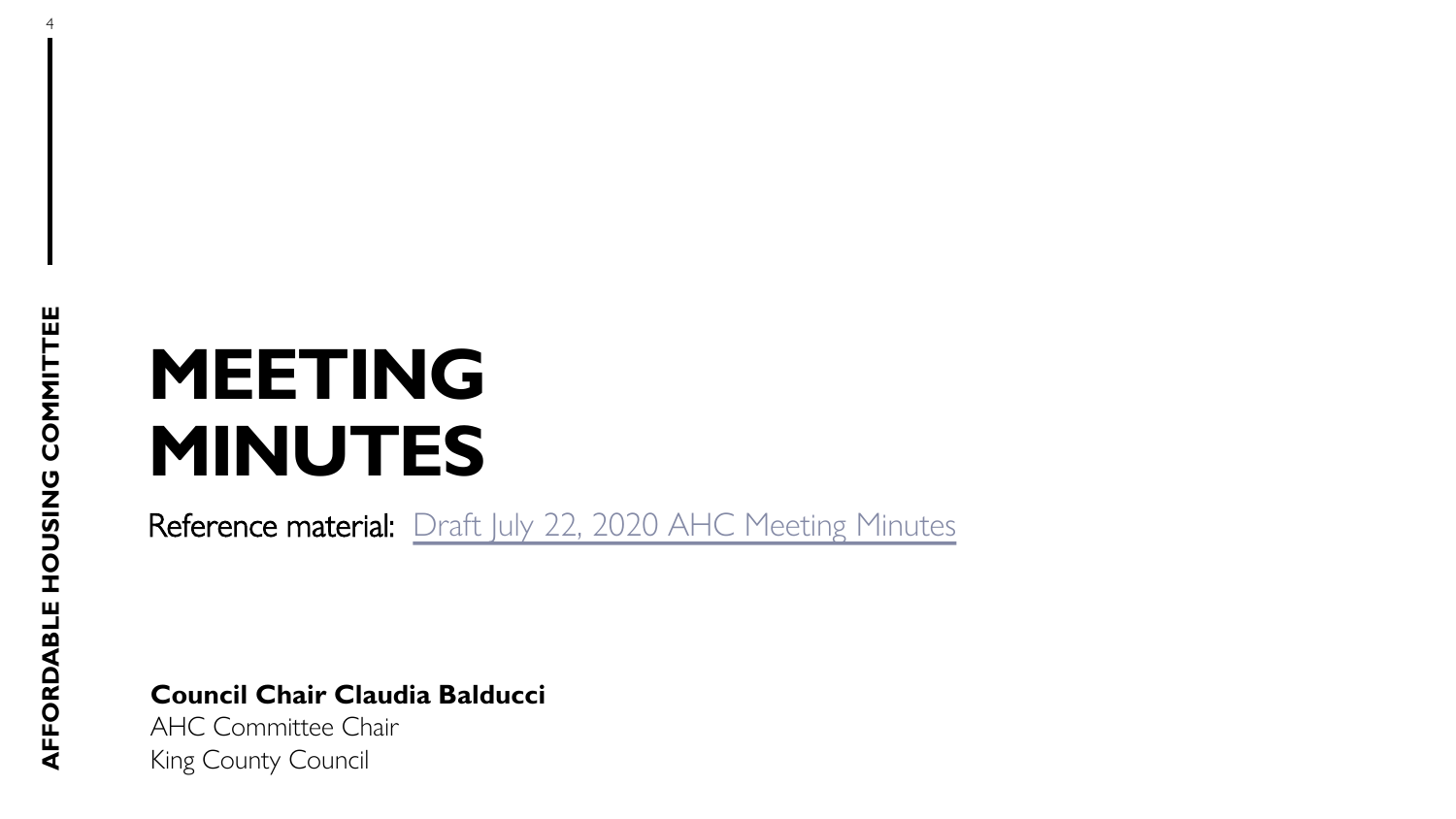5

# **REVENUE SHARED PRINCIPLES**

Reference material: [Draft AHC Revenue Shared Principles Memo](https://www.kingcounty.gov/%7E/media/depts/community-human-services/housing-homelessness-community-development/documents/affordable-housing-committee/Meeting_09-30-2020/Draft_AHC_Shared_Revenue_Principles_Memo.ashx?la=en)

McCaela Daffern Regional Affordable Housing Implementation Manager King County Department of Community and Human Services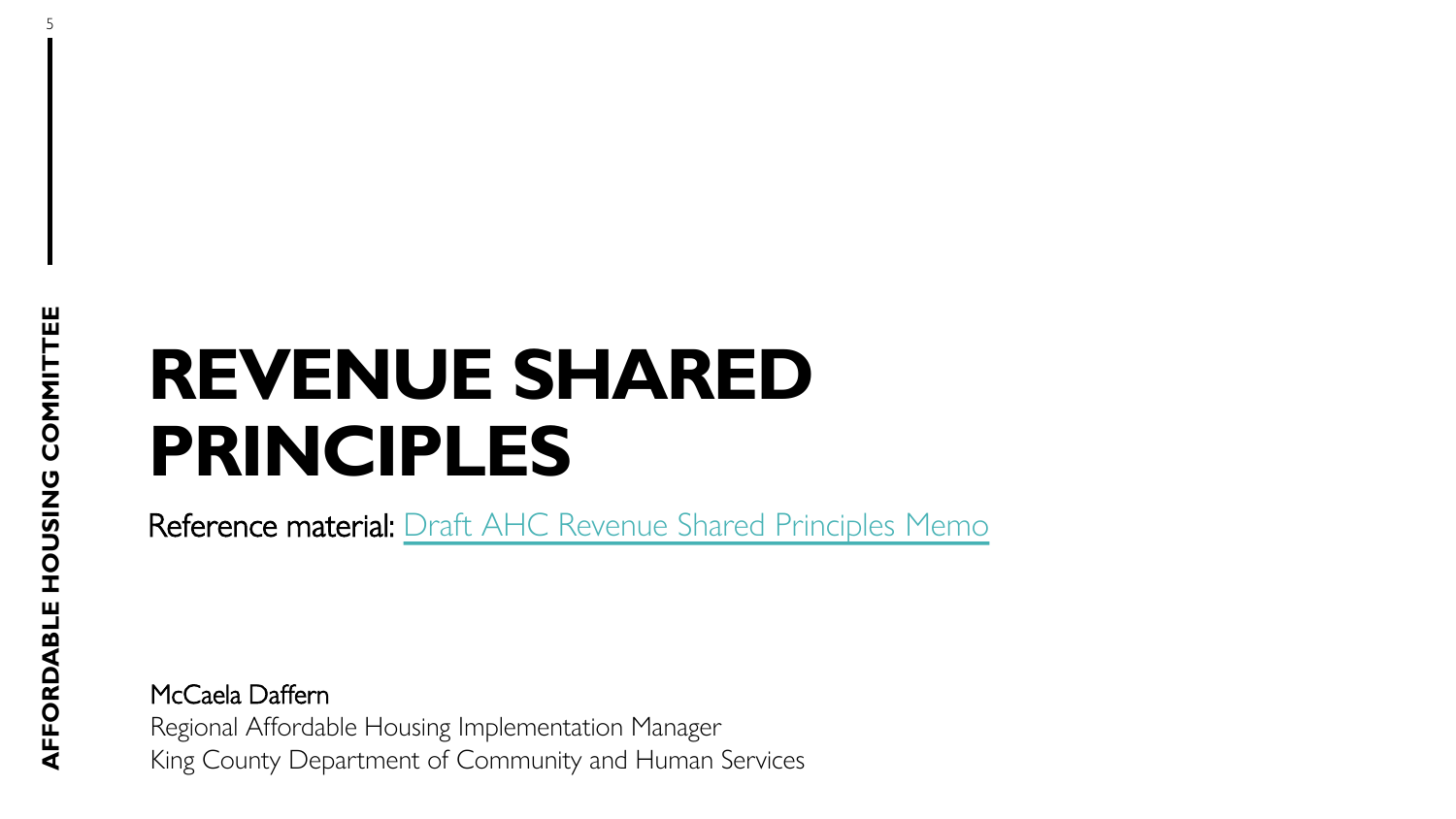## **Work Plan Scope**

Phase 1 **Research and Education**

*May-July*

Phase 2 **Regional Discussion and Consensus Building**

*August-October*

The AHC and regional stakeholders have a shared understanding of key principles related to revenue to fund affordable housing. Regional stakeholders have been provided an opportunity to share their perspective on the issue.

The AHC considers and builds consensus around draft shared principles to guide future revenue actions

Phase 3 **AHC Decision Point**  *November*

The AHC adopts shared principles to guide individual member efforts to implement untapped and new revenue sources sufficient to support the funding needed to build or preserve 44,000 affordable units by 2024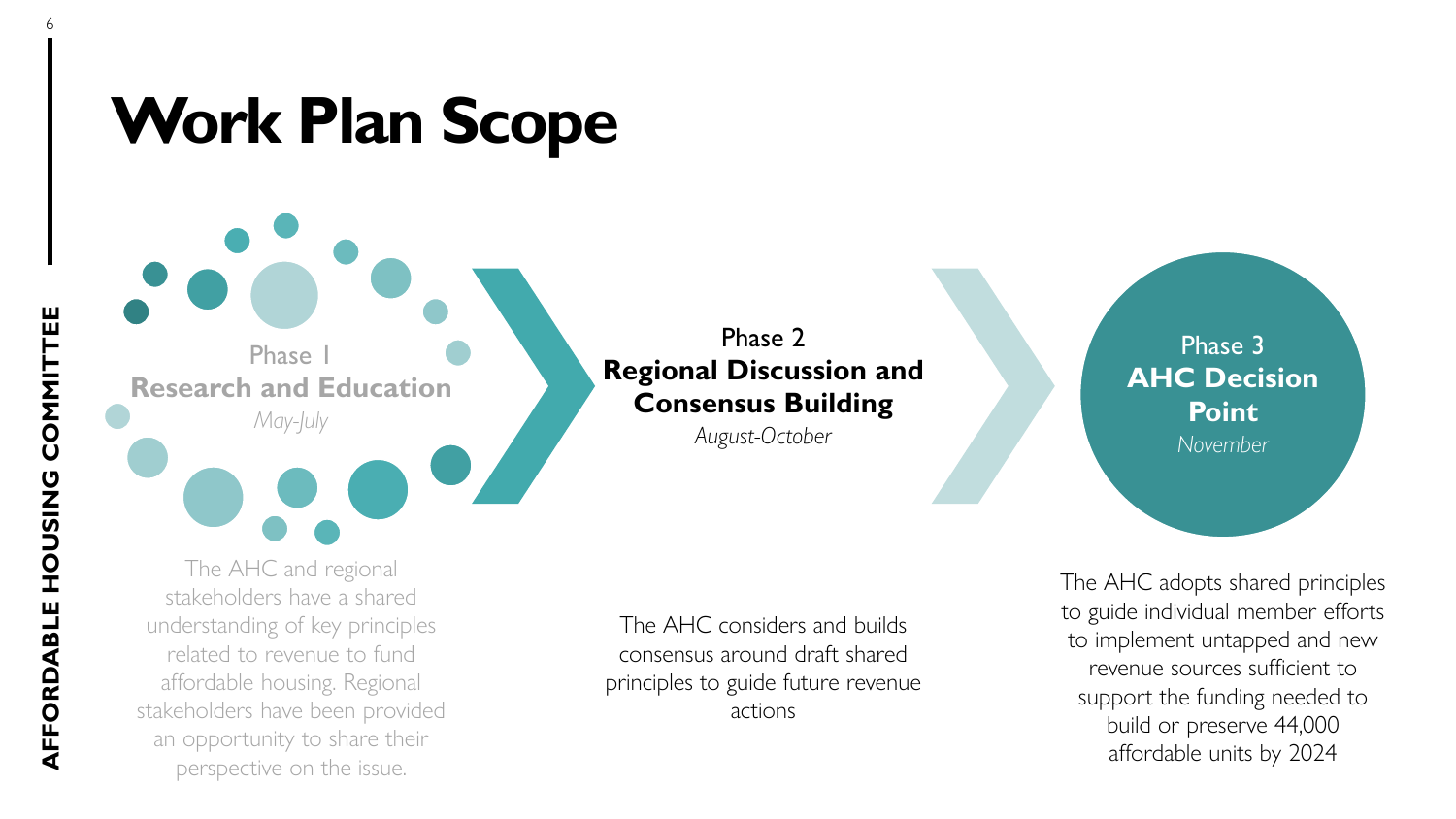## **Intent**

#### **Goal**

• The AHC is committed to developing and sharing principles to guide individual member efforts to implement untapped and new revenue sources sufficient to support the federal, state, countywide, and local (county and city) funding needed to build or preserve 44,000 affordable units by 2024.

#### **Purpose**

- Guide decision making related to pursuing and implementing local, state, and federal revenue sources.
- Address who should be responsible for raising the revenue and what types of revenue sources to prioritize.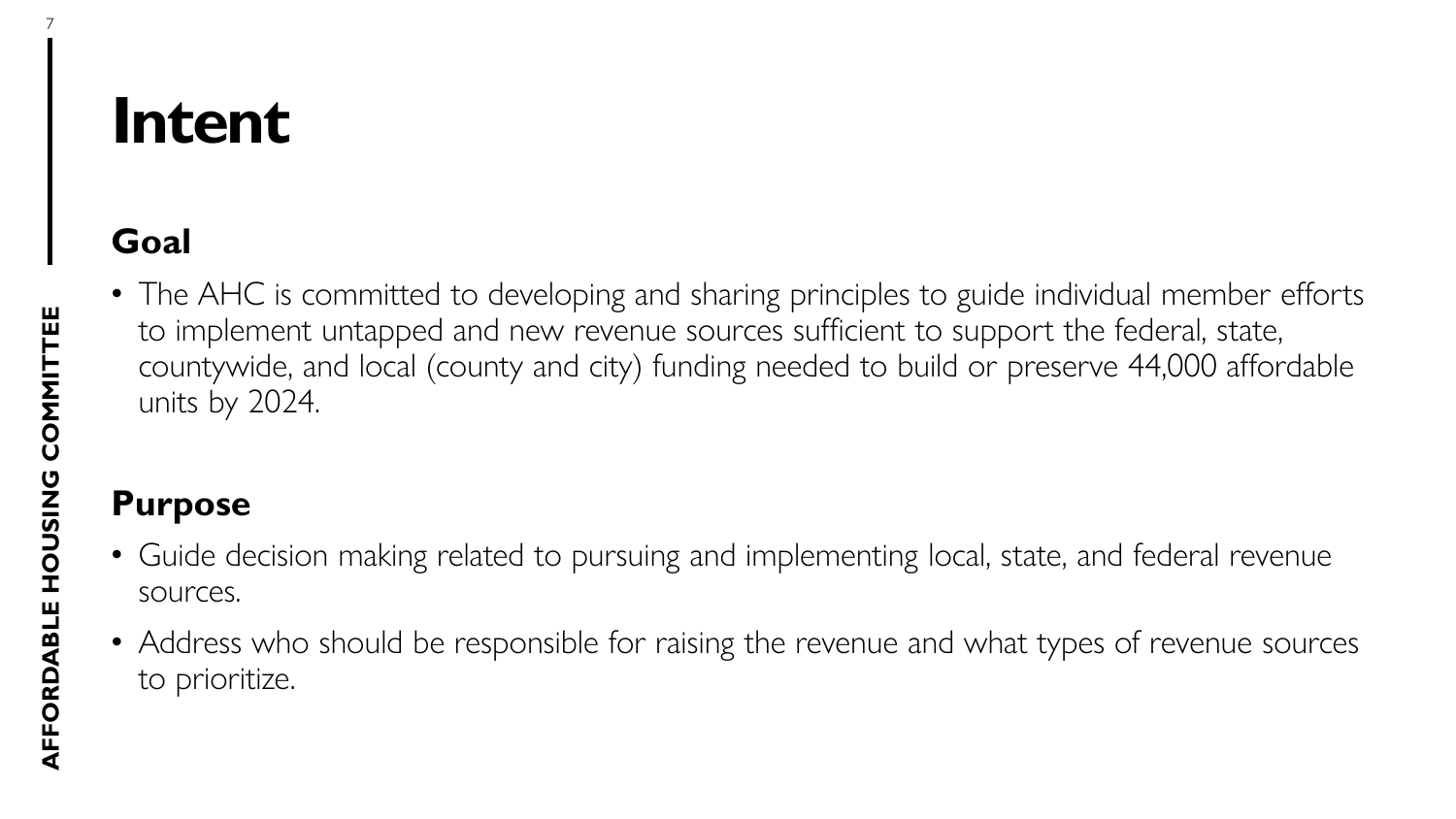## **Scale of Need**

- \$20 billion to construct/preserve, operate, and service 44,000 homes affordable at 0-50% AMI, 2019-2024
	- \$18 billion for capital
	- \$2 billion for operating and services
- About \$3 billion generated from existing resources for capital needs, 2019-2024
- \$15 billion in additional capital resources are needed by 2024 to meet the goal
- Assuming federal, state, and local contributions grow proportionally, the local government share of the \$18 billion capital cost to build or preserve 44,000 units would be roughly \$5 billion, or 25% of the overall capital revenue needed.
- Refer to Exhibit 1 for more detail

#### Available vs. Needed Public Capital Revenue to Build or Preserve 44,000 Units, 2019-2024

| \$20,000,000,000           |                            | \$18 Billion<br>Needed      |
|----------------------------|----------------------------|-----------------------------|
| \$18,000,000,000           |                            |                             |
| \$16,000,000,000           |                            |                             |
| \$14,000,000,000           |                            |                             |
| \$12,000,000,000           |                            |                             |
|                            |                            |                             |
| \$10,000,000,000           |                            |                             |
| \$8,000,000,000            |                            |                             |
| \$6,000,000,000            |                            |                             |
| \$4,000,000,000            | \$2.7 Billion<br>Available |                             |
| \$2,000,000,000            |                            |                             |
| $\mathcal{L}$              | Revenue Available          | <b>Total Revenue Needed</b> |
| $\blacksquare$ Local (25%) | \$689,000,000              | \$5,000,000,000             |
| State (6%)                 | \$158,000,000              | \$1,000,000,000             |
| Federal (69%)              | \$1,896,000,000            | \$12,000,000,000            |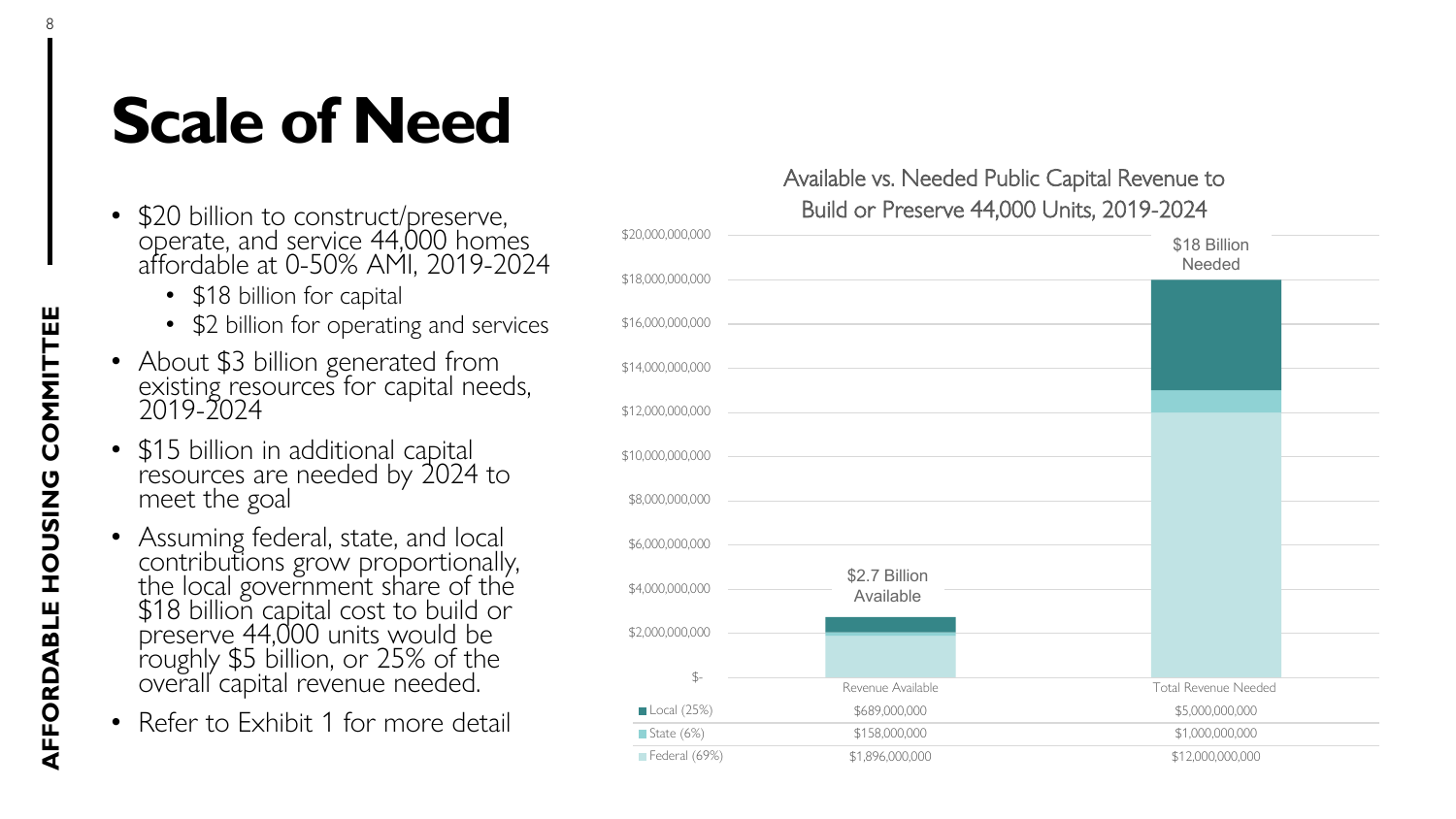## **Stakeholder Input**

- Engaged the HIJT and HIJT Revenue Work Group to surface key regional priorities
- Consulted 11 other stakeholder groups in August (Reference Exhibit 2 for details)
- Grouped input and crafted responsive principles
	- 1. Deploy existing and new revenue tools to meet the need for 44,000 units at or below 50% AMI
	- 2. Action is required at all levels of government
	- 3. Business and philanthropic communities have a role to play
	- 4. Partner with most disproportionally-impacted communities in program design and allocation decisions
	- Transparency about use and impact of revenue is critical
	- 6. Seek diversity in revenue streams to build overall resilience in revenue
	- 7. Promote regional distribution of funds in alignment with the principles
	- 8. Pursue progressive revenue whenever possible and act swiftly
	- 9. Priority uses for 0-30% AMI, serving most disproportionally impacted, and capital and operating needs
	- 10. Maximum flexibility so funds sources can be adapted to meet emerging and diverse project needs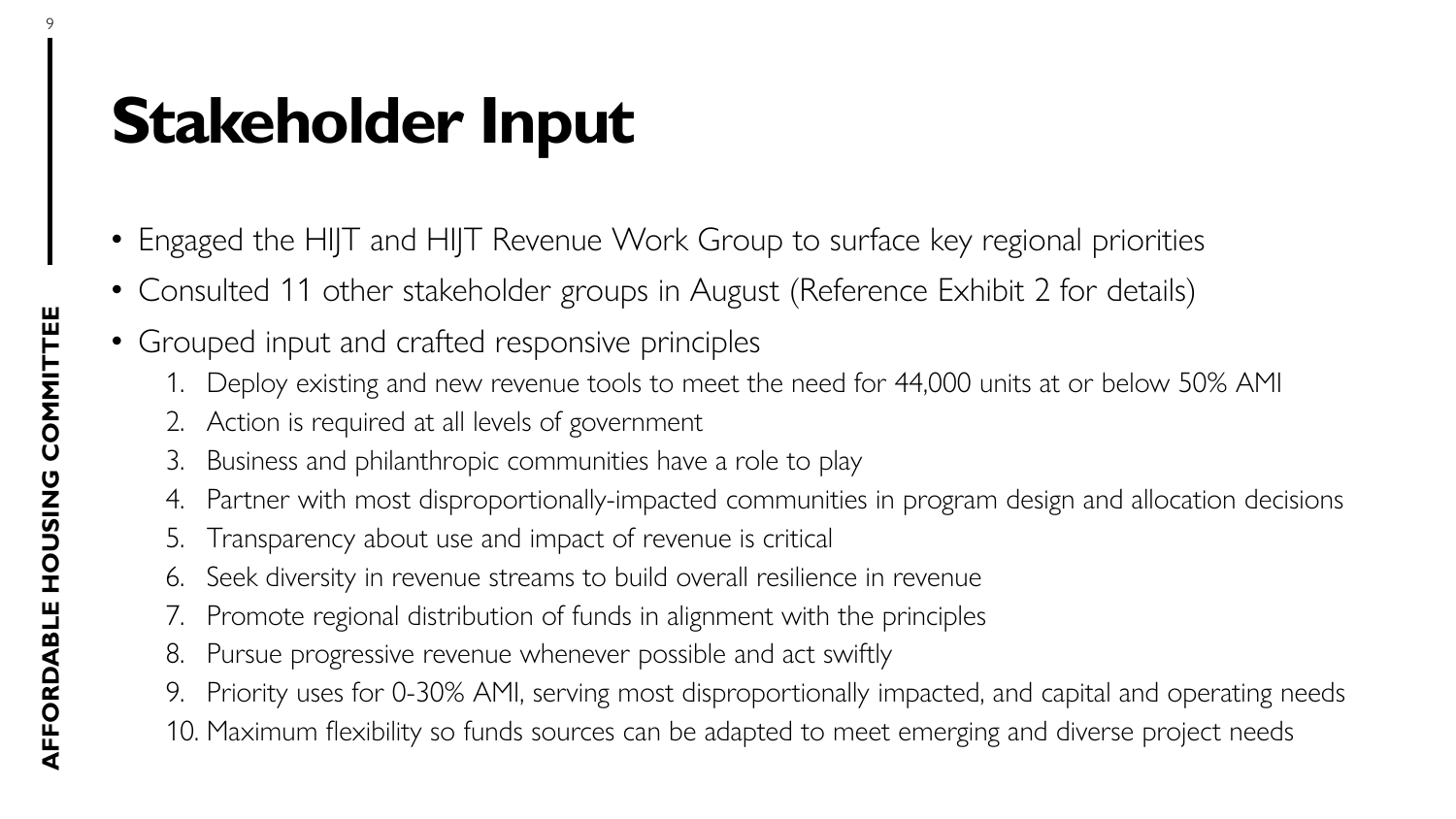### **Discussion**



- 1. Are these the right principles to guide regional decision making about revenue over the next few years?
	- 2. How will we use the principles?
	- 3. Does the Committee want to make a statement on specific revenue tools or is this level of specificity sufficient?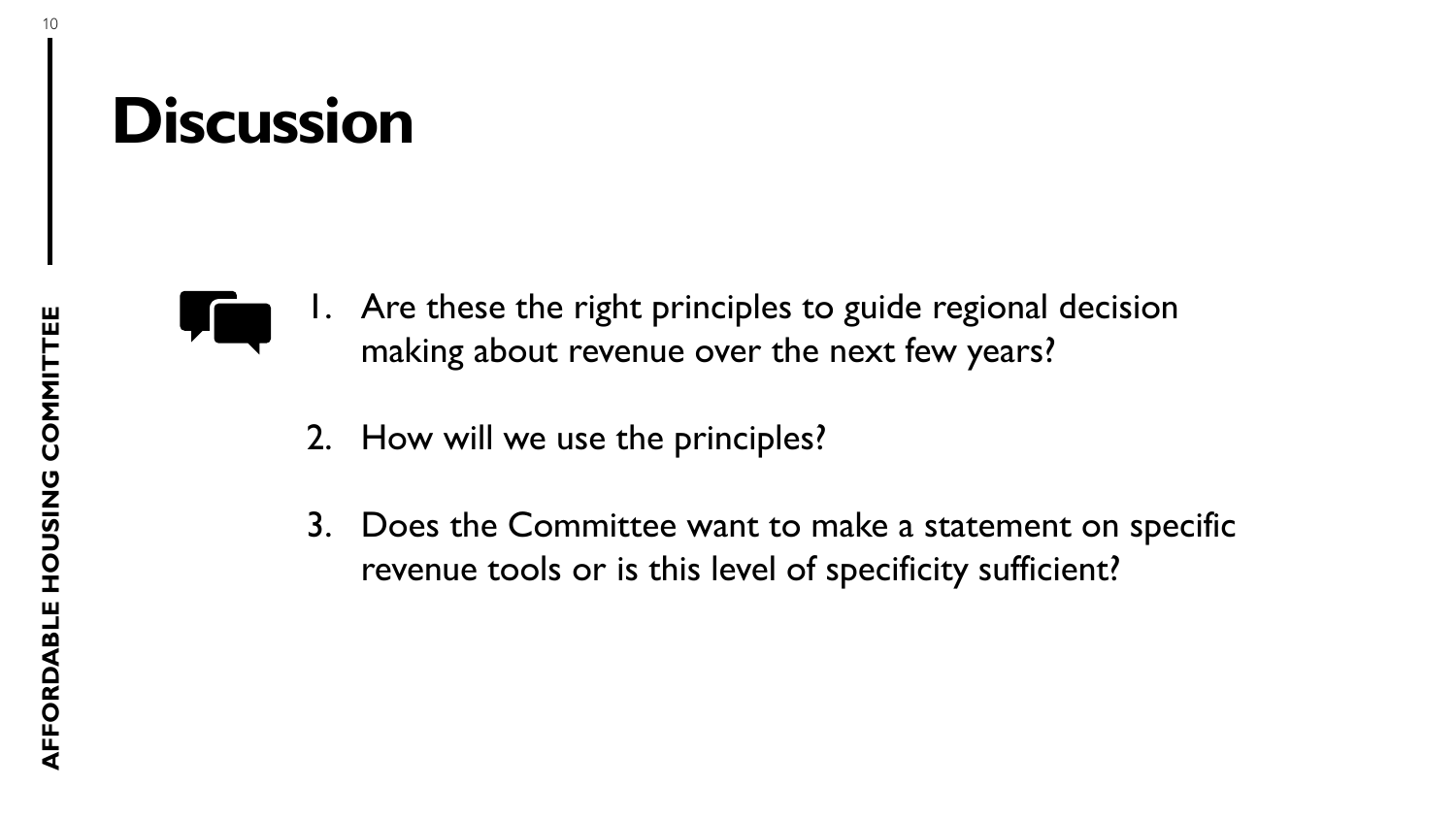11

# **HEALTH THROUGH HOUSING**

Reference material: [Health Through Housing Proposal](https://www.kingcounty.gov/%7E/media/depts/community-human-services/housing-homelessness-community-development/documents/affordable-housing-committee/Meeting_09-30-2020/Health_Through_Housing_Proposal.ashx?la=en)

Mark Ellerbrook

Housing, Homelessness, and Community Development Division Director King County Department of Community and Human Services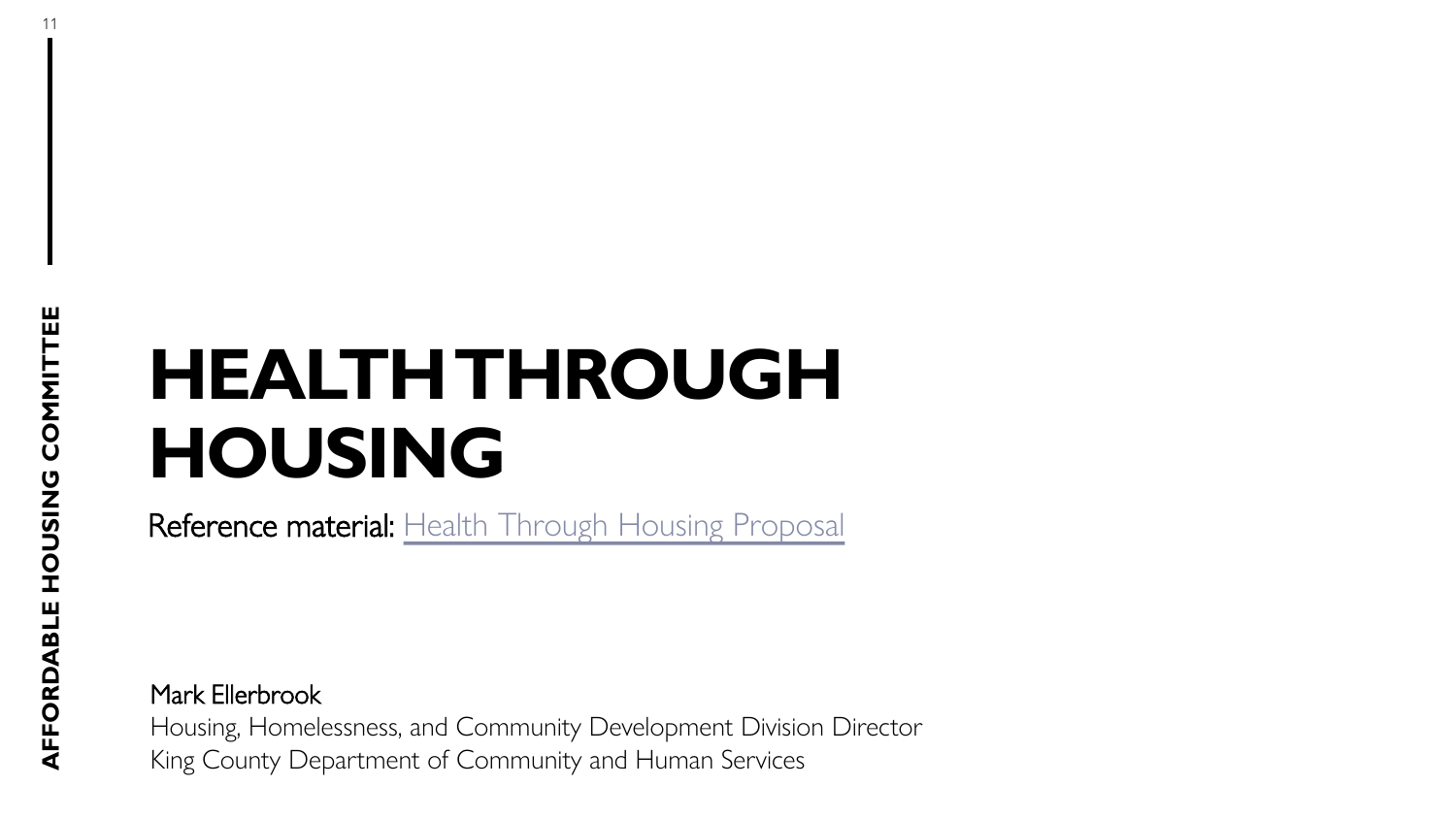## **COUNTYWIDE PLANNING POLICIES HOUSING CHAPTER**

Reference material: [CPP Housing Chapter Memo](https://www.kingcounty.gov/%7E/media/depts/community-human-services/housing-homelessness-community-development/documents/affordable-housing-committee/Meeting_09-30-2020/AHC_CPP_Housing_Chapter_Memo.ashx?la=en)

McCaela Daffern Regional Affordable Housing Implementation Manager King County Department of Community and Human Services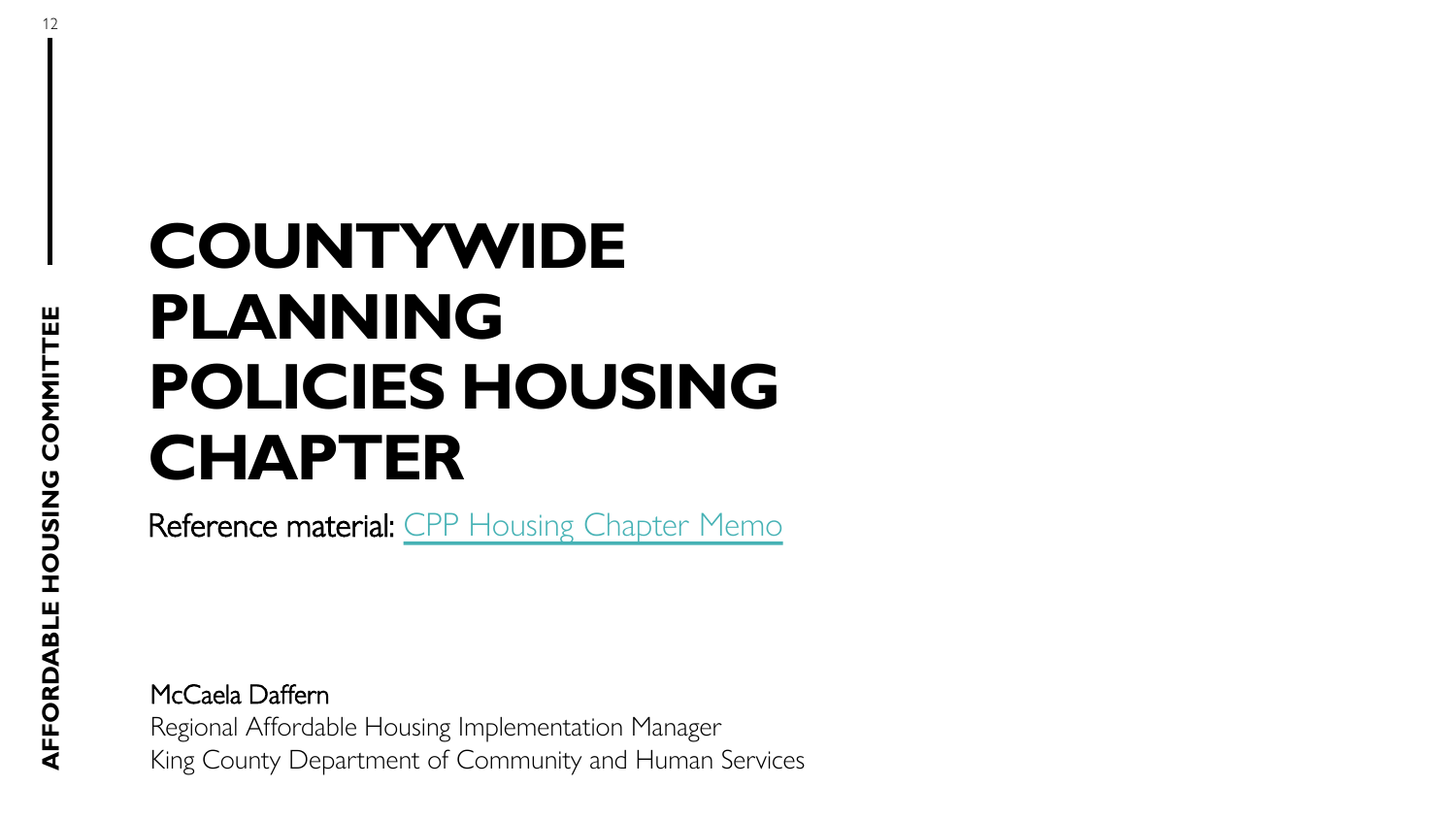# **CPP Housing Chapter Goal**

The 2021 CPP Housing Chapter will drive the region to advance housing access and choice, end housing disparities by race, account for the needs of future generations, facilitate more inclusive community engagement, repair harms caused by racially biased policies, address climate resilience, and eliminate housing cost burden and other inequities among low-income households tracked within the affordable housing dashboard. To do this, the updated policies must:

- *Promote distributional equity:* An individual's income race, ethnicity, immigration status, sexual orientation, ability, or income doesn't impact their ability to access housing in the neighborhood of their choice.
- **Promote cross-generational equity:** The impact of the housing policies we create result in fair and just distribution of benefits and burdens to future generations.
- Promote process equity: The housing policy development, decision-making, and implementation process is inclusive, open, fair, and accessible to all stakeholders.
- *Promote reparative policies:* The policies we implement will actively seek to repair harms cause by racially biased policies.
- *Align with existing plans:* Further the goals of VISION 2050, the Regional Affordable Housing Task Force Five Year Action Plan, and the Interjurisdictional Team's Guiding Principles.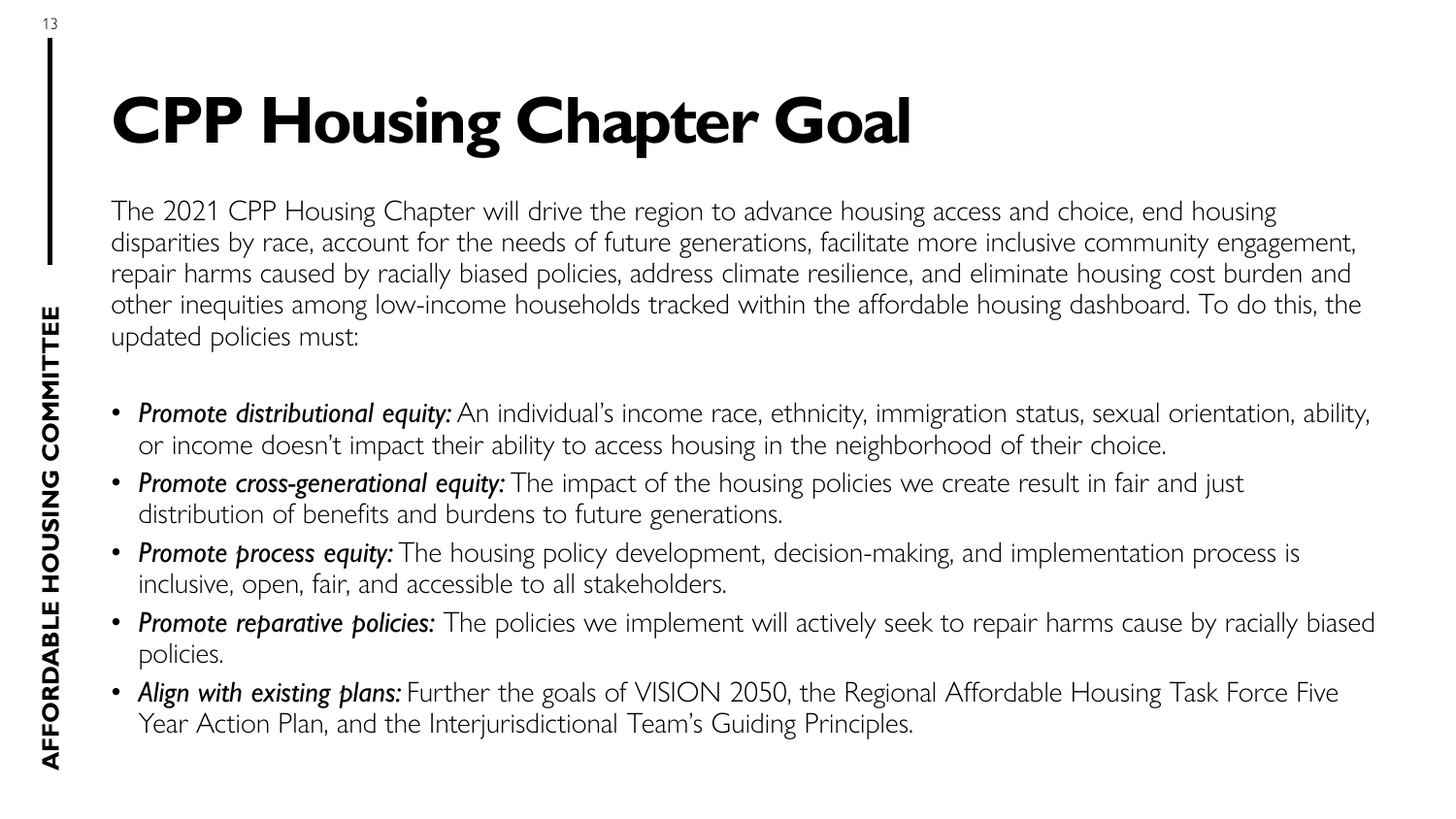# **Health and Equity Strategies**

- Intentionally plan for meeting the needs of very low-income households
- 2. Reduce racially disparate outcomes in housing through swift and meaningful action to increase housing choice in more places
- Address past displacement impacts and prevent and reduce future displacement risk
- 4. Create affordable housing in areas with reliable and easy access to job centers consistent with the Regional Growth Strategy
- 5. Ensure that all households in King County live in homes and communities that promote good physical and mental health and access to opportunity
- 6. Create housing stability for low-income residents
- 7. Promote affordable homeownership to further reduce the racial homeownership gap
- 8. Increase affordable housing in high opportunity areas consistent with the Regional Growth Strategy
- 9. Affirmatively ensure fair housing
- 10. Ensure equitable community engagement when planning
- 11. Increase policy and programmatic awareness to ensure that opportunities and benefits reach all intended members of the community, including those most disproportionately cost burdened
- 12. Continually evaluate and plan for reducing racially disparate outcomes in housing
- 13. Create more effective methods of accountability and regional collaboration to ensure achievement of equity outcomes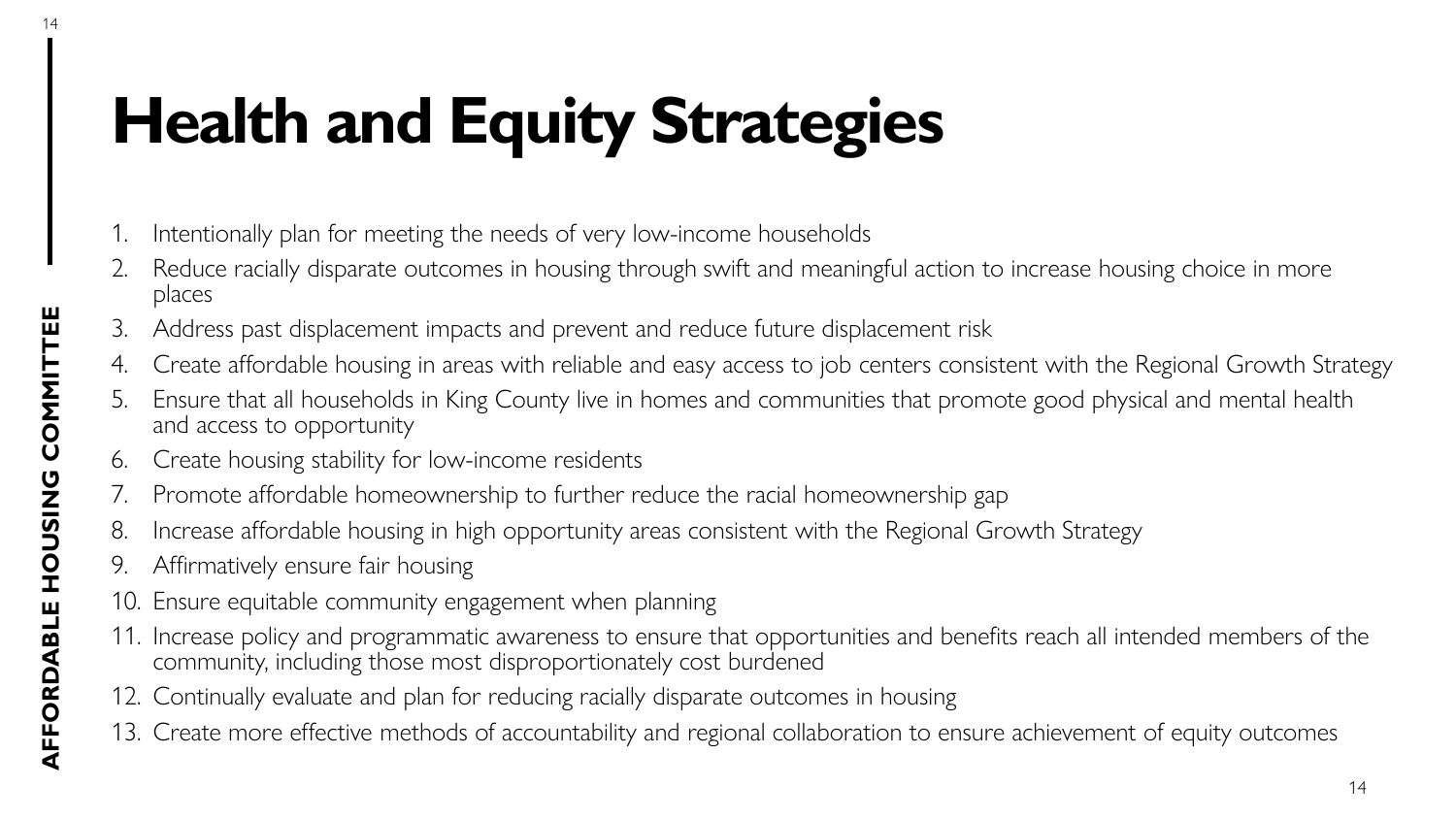### **Potential CPP Timeline**

### **Draft Development | September**

HIJT CPP Work presents general concepts to the AHC and GMPC. Work Group develops initial draft for stakeholder input

### **Stakeholder Consensus Building | October**

Regional stakeholders preview and shape AHC draft, including HIJT, IJT, and King County Planning Directors

### **Draft First Look |** November

AHC reviews draft and provides comment

### **More Consensus Building & Revisions | December**

Draft revised to reflect AHC input. HIJT, IJT, and King County Planning Directors consulted.

### **AHC Recommendation | January**

AHC reviews and possibly adopts the recommendation for CPP Housing Chapter amendments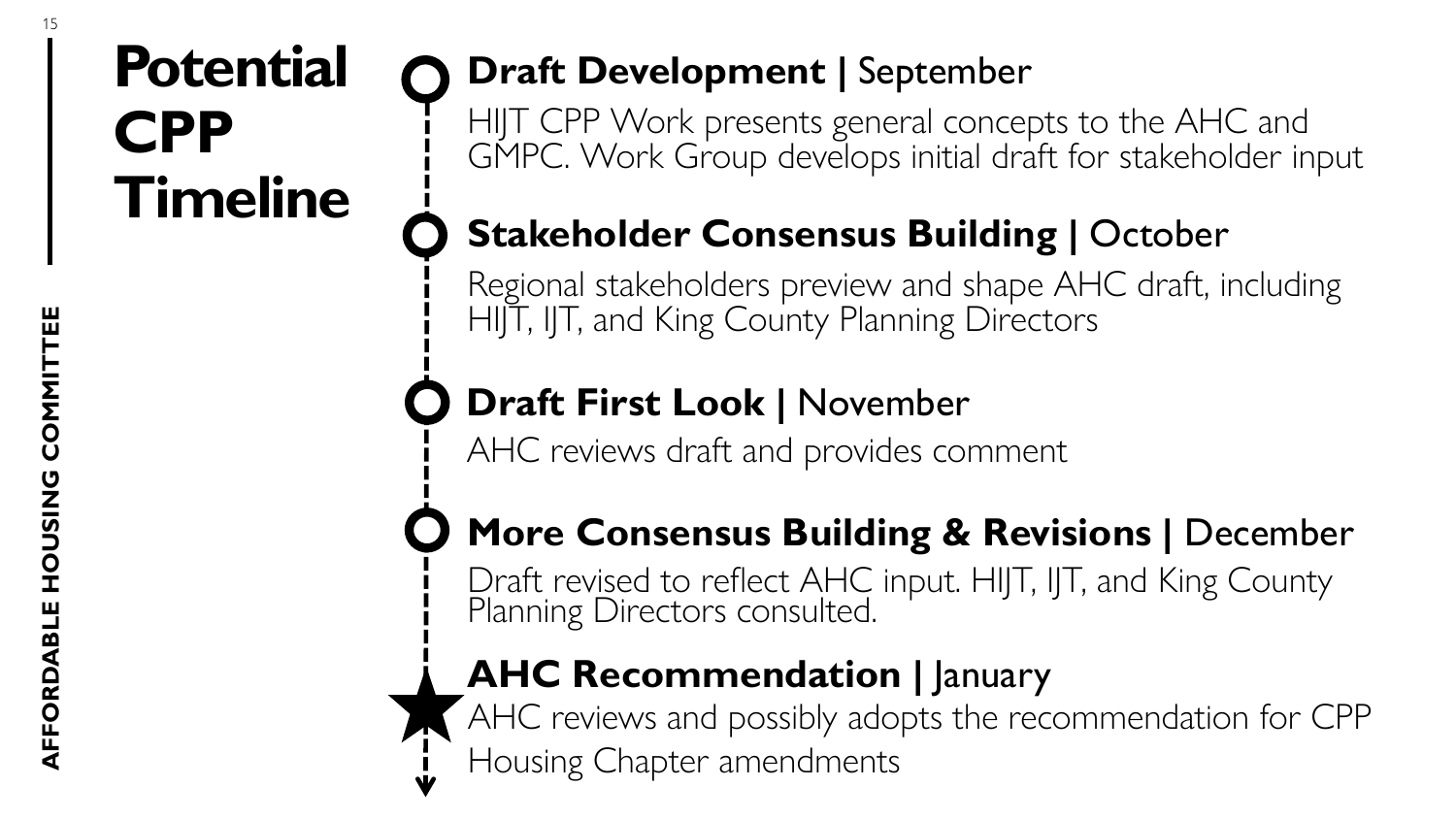# **2019 AHC ANNUAL REPORT**

Meeting packet reference material: [2019 AHC Annual Report](https://www.kingcounty.gov/%7E/media/depts/community-human-services/housing-homelessness-community-development/documents/affordable-housing-committee/Meeting_09-30-2020/2019AHCAnnualReport_Draft.ashx?la=en)

McCaela Daffern Regional Affordable Housing Implementation Manager King County Department of Community and Human Services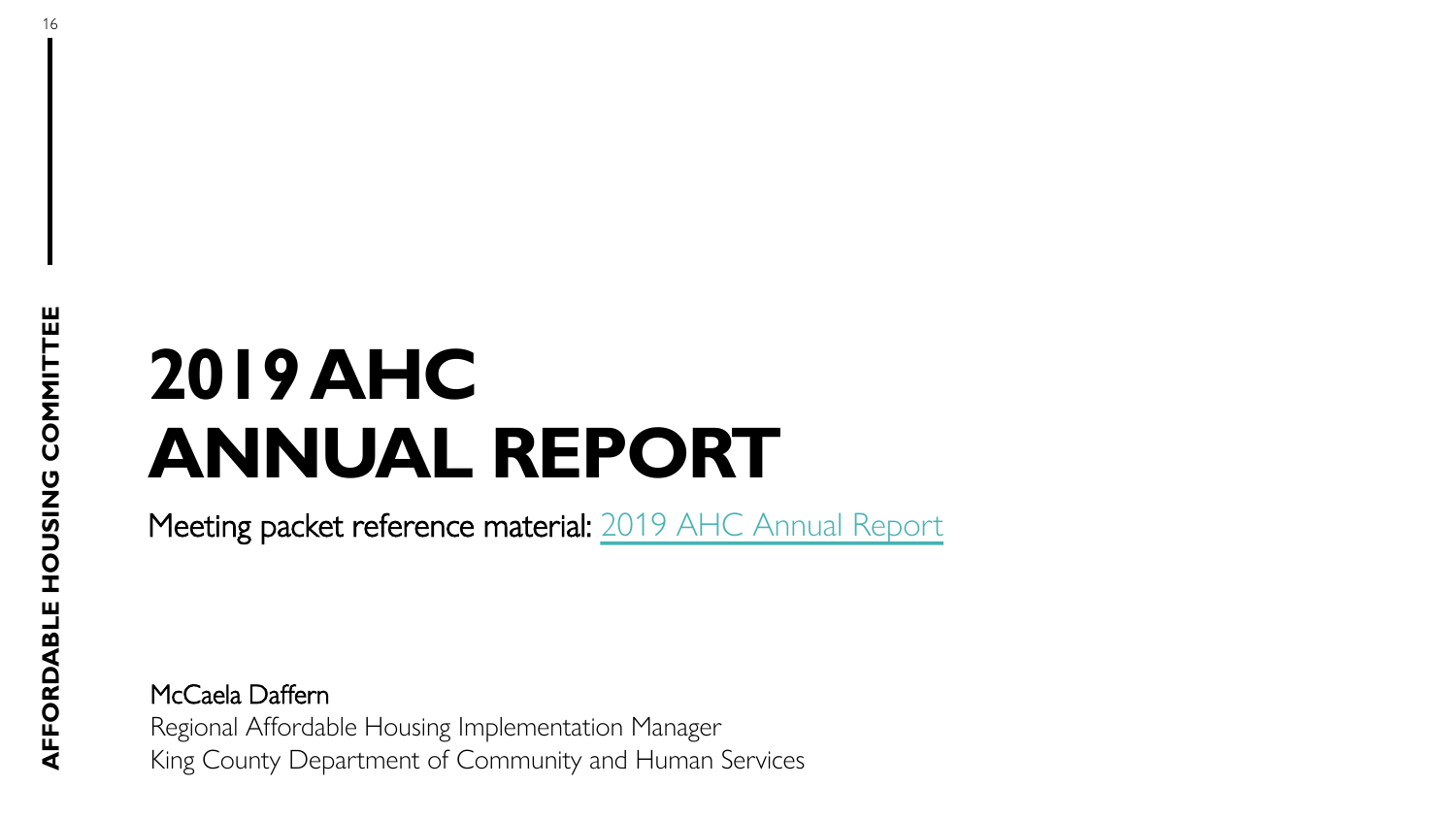## **2019 AHC Annual Report**

#### **Goals**

- Keep it simple
- Introduce the Committee
- Celebrate Committee-specific and regional progress
- Track progress against Regional Affordable Housing Task Force Action Plan goals
- Report out on 2019 activities only
- Release during Housing Development Consortium's Affordable Housing Week, Oct. 12-16



#### **BUILDING A FOUNDATION:**

**AFFORDABLE** HOUSING **COMMITTEE FIRST** ANNUAL REPORT

2019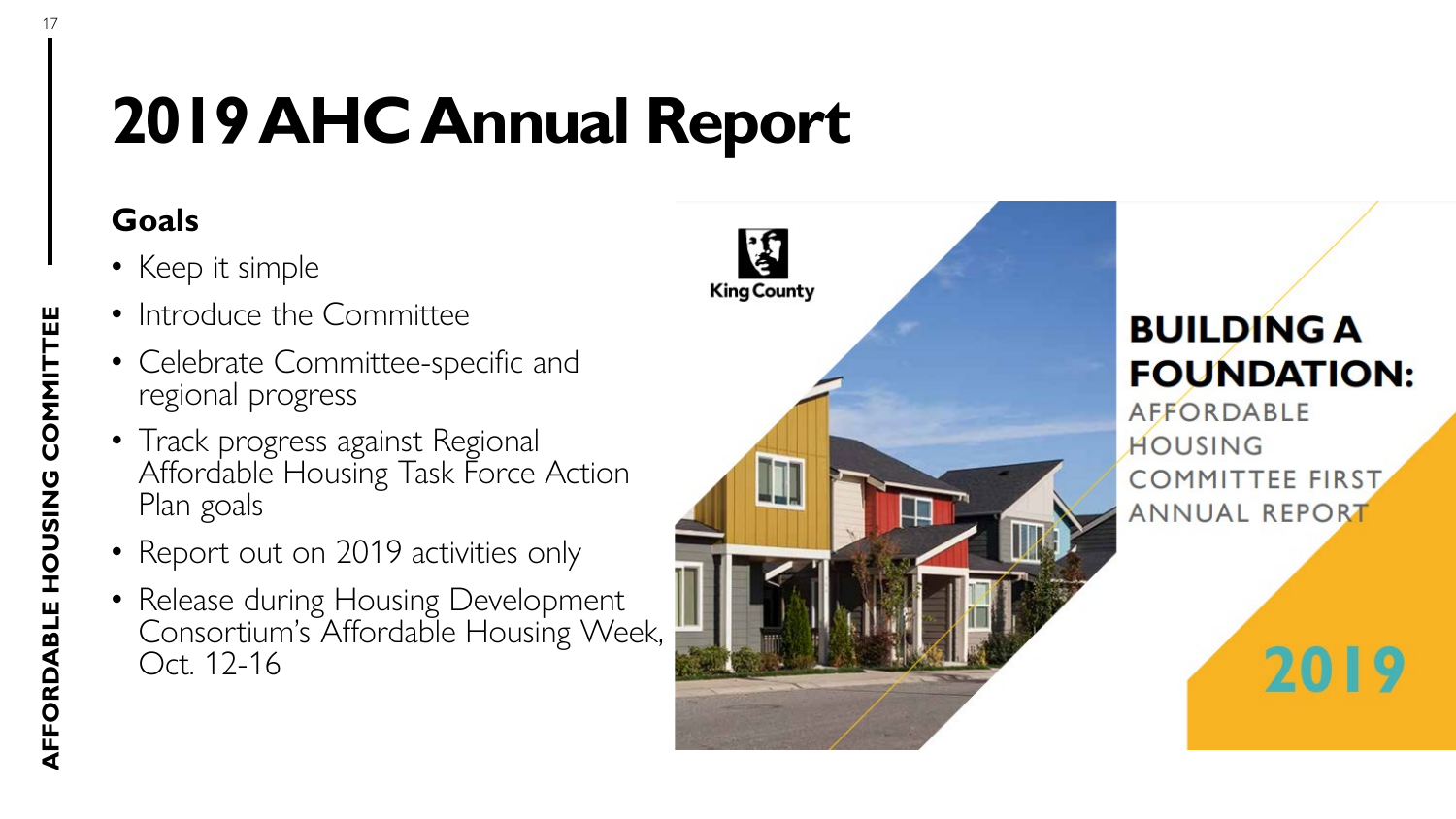# **LEGISLATIVE PRIORITIES**

**Council Chair Claudia Balducci**

AHC Committee Chair King County Council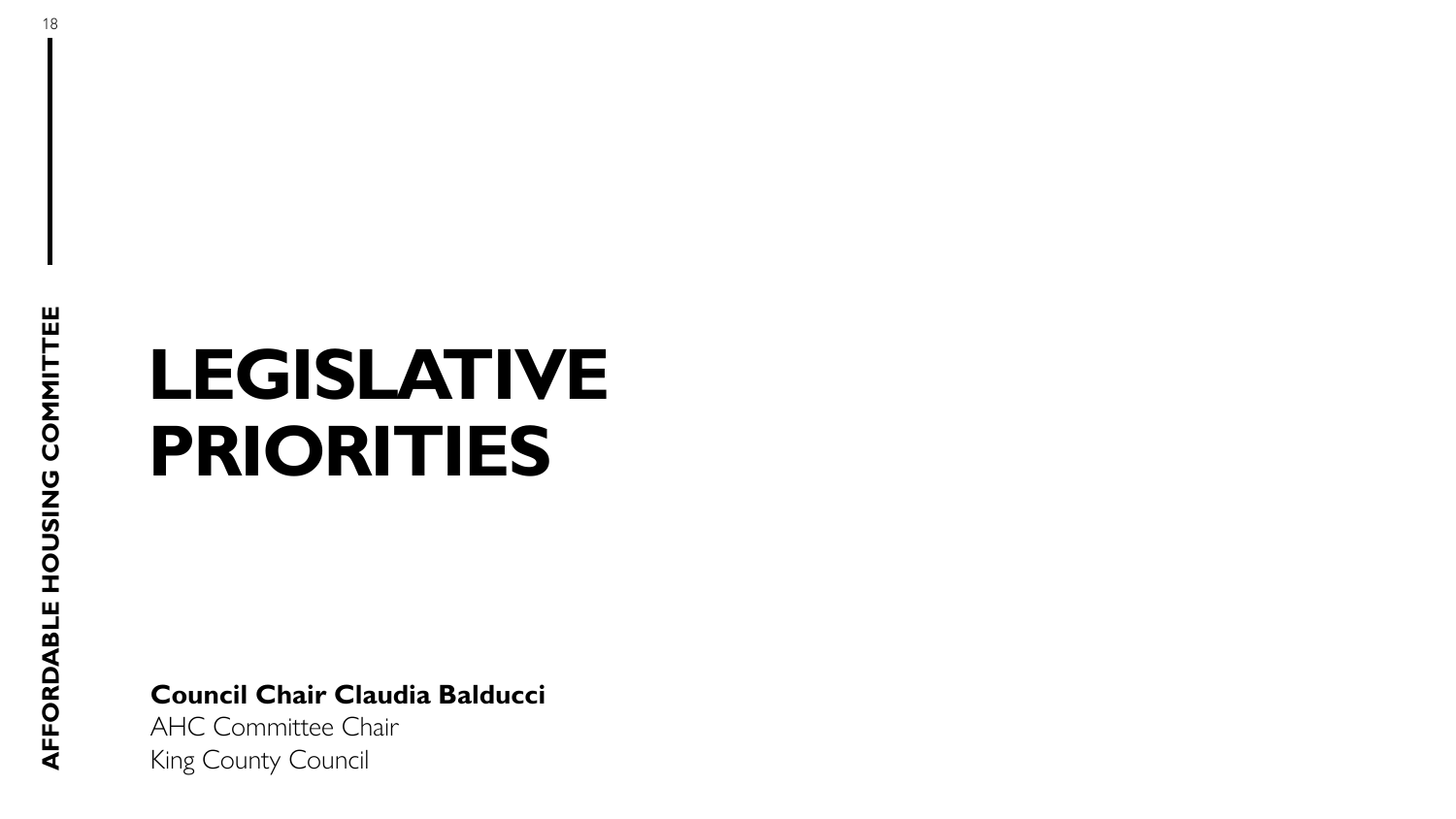## **2021 State Legislative Priorities**



What are your jurisdiction's or organization's 2021 legislative priorities related to housing affordability?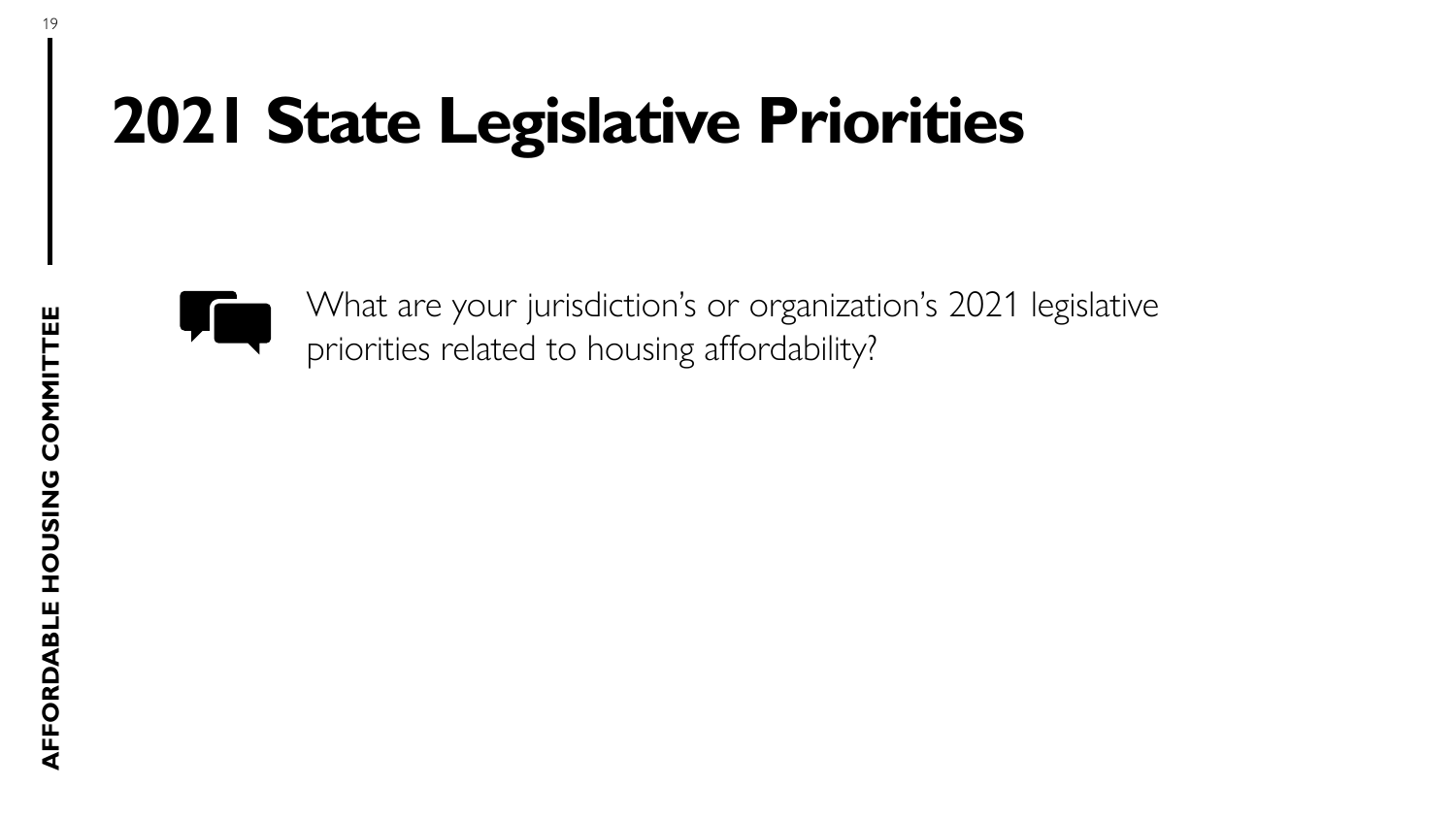## **What's Ahead**

#### **Announcements**

- Spread the word! The Community Partners Table Request for Information will be released within the next week
- Save the date for the next dashboard preview event on 10/22, 10am-12pm focused on TOD, displacement, and community engagement

#### **Next Meeting**

- Friday, November 13, 2020 1-3 p.m.
- Potential agenda topics
	- Review draft CPP Housing Chapter amendments
	- Possible vote to adopt revenue shared principles
	- Possible vote to adopt 2021 AHC work plan
	- Revisit 2021 legislative priorities
	- Review and discuss AHC membership changes, renewals, and vacancies